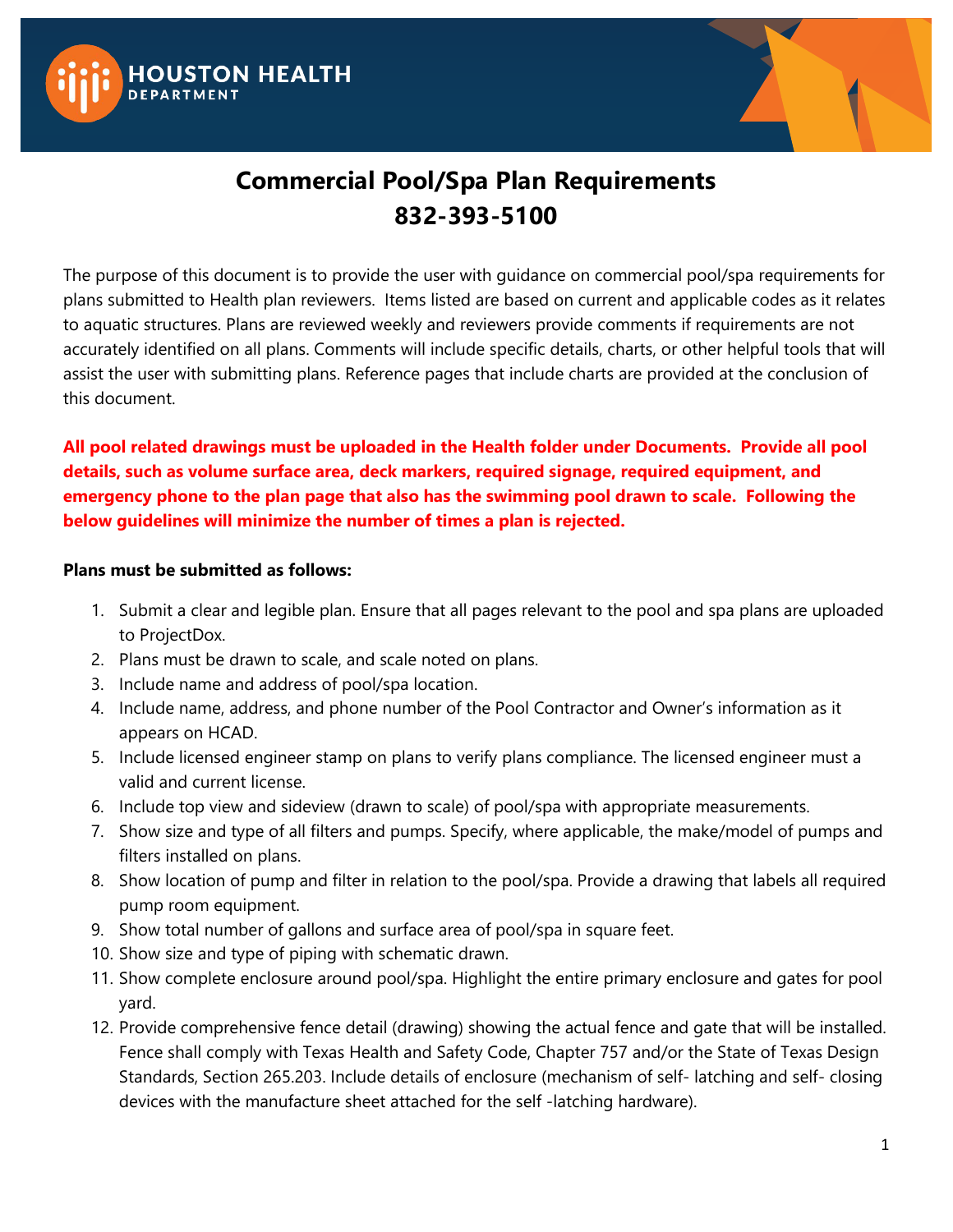

- 13. Include measurements of fence, distance between horizontals if present, gates and hardware including location of gates.
- 14. When submitting revisions, all details must match on both original submitted plans and on all revised plans.
- 15. Post pages relating to the pool plans in the Health folder.
- 16. Provide a legend that defines all symbols and acronyms are used to signify required equipment.
- 17. Specify the type (make/model) of main drain covers installed in the pool/spa. Drain cover description should match in all places on plans where the drain covers are referenced.

### **Listed below are the minimum requirements for pool/spa construction according to design standards of the Texas Department of State Health Services (DSHS), Subchapter L, Section 265.181-265.209 as of 01/01/2021.**

- 18. Circulation systems:
	- a) A circulation system consisting of pumps, piping, return inlets and suction outlets, filters, and other necessary equipment shall provide complete and uniform circulation of water and be designed to accommodate 100% of the turnover flow rate and maintain the distribution of disinfectant residual through all parts of the pool or spa
	- b) The equipment shall be of adequate size to turn over the entire pool or spa water capacity as follow:
		- Class A, B and C pools must have a turnover rate that is equal to 1.5 times the average depth of the pool in feet and not to exceed 6 hours.
		- Turnover rates in pool with shallower average depths and activity pools shall be calculated based on the formula: average depth in feet times 1.5 shall be the required turnover rate; and not to exceed turnover times stated in Figure: 25TAC 265.190 (c)(1)
		- A spa recirculation system shall turn over the entire spa water capacity at a minimum of once every 30 minutes based on the manufacturer's recommended rate of the filter, with a clean filter; and
		- The turnover rate for a wading pool shall be at least once per hour.
		- Water velocities must comply with 265.190
- 19. Suction outlets:
	- a) All suction outlets must comply with Virginia Graeme Baker Pool and Spa Safety Act (VGBPSSA)A minimum of 2 hydraulically balanced suction outlets (main drains, skimmers, etc.) per pool/spa suction line.
	- b) Pools or spas that are 4 ft deep or less with an approved cover or grate less than 24 inches (diagonal) must be equipped with a Safety Vacuum Release System (SVRS)
	- c) No means of isolating suction outlets (main drains, skimmers, etc.) is permitted which could allow one suction outlet to serve as the sole source of water to a pump
	- d) Wading pools shall not have fully submerged suction outlets unless containing a PIWF then it must comply with 265.193 (b)(2)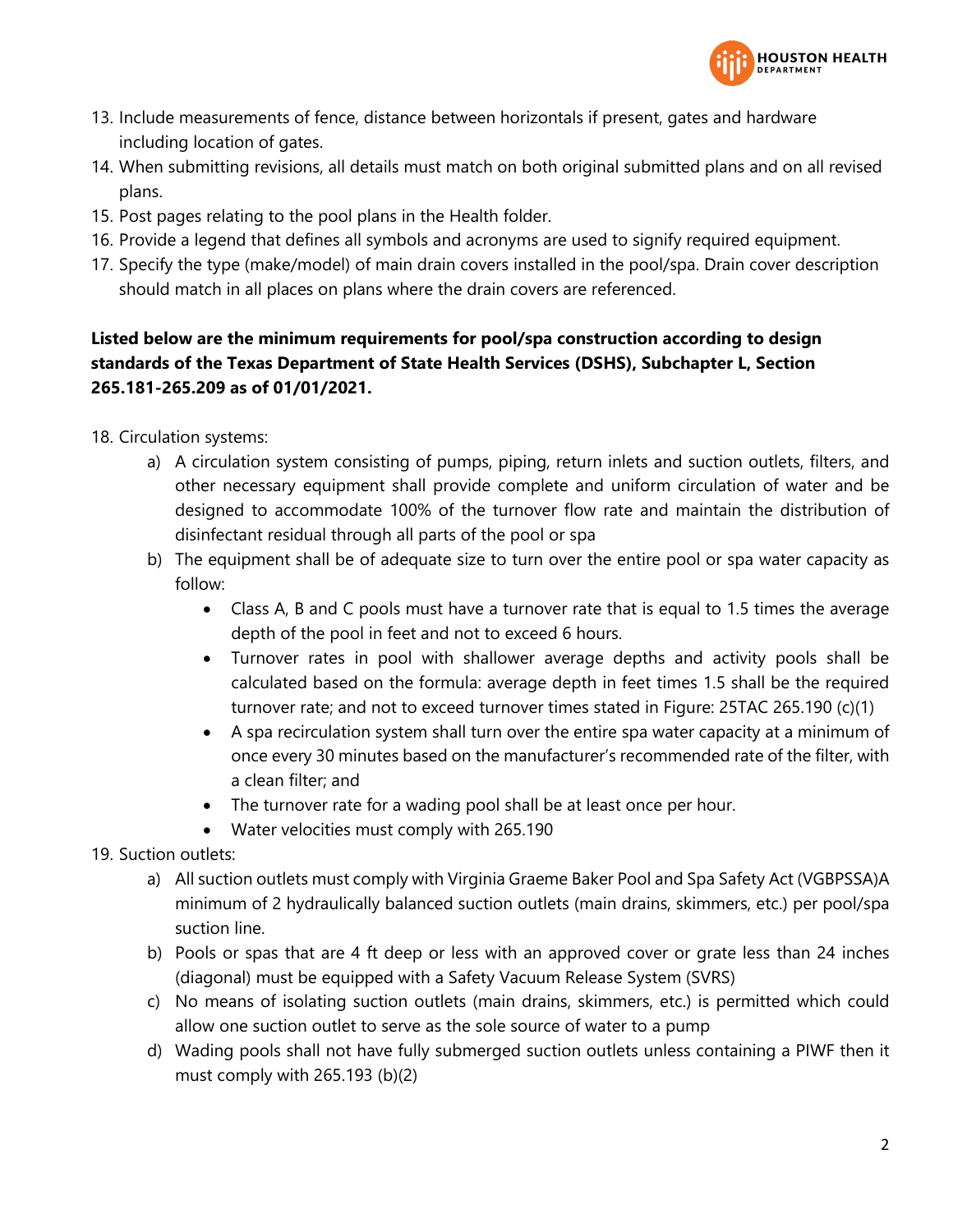

- e) Drain covers must comply with ASME/ANSI A112.19.8 performance standard or by successor drain cover standard APSP-16 2017
- f) Pool/spa circulation systems must be equipped with a flowmeter, pump suction vacuum gauge, inlet pressure gauge and filter outlet gauge.
- g) A pool shall be provided with a minimum of one return inlet for every 300 square feet of pool surface area, or fraction thereof. A spa shall have a minimum of one return inlet for every 150 square feet of surface area with a minimum of 2 inlets per spa.
- 20. Backwash shall be discharged to the sanitary sewer through a p-trap if DE or Sand filter and backwash shall be provided with sight glass.
- 21. One skimmer shall be provided for every 500 sq. ft. of pool surface area or fraction thereof. One skimmer shall be provided for every 150 sq. ft. of spa surface area or fraction thereof. Skimmer equalizer lines shall not be installed. Show on plans:
	- a) Location of all depth markers (deck and waterline).
	- b) All depth markings shall be four inches minimum height, in contrasting color to the background and be slip-resistant. Feet and inches shall be spelled out and abbreviated as "FT" and "IN."
	- c) Depth markers and waterline markers must be placed at the minimum and maximum depth; on both sides and at each end of the pool; and at all points of slope
	- d) Depth markers on decks shall be slip resistant, placed within 18 inches of the water edge and be positioned to be read while standing on the deck facing the water.
	- e) Deck "NO DIVING" wording and the international symbol for no diving must be located every 25 feet or fraction thereof around the deck wherever the depth of the pool is 5 ft or less. The wording and symbol shall be 4 inches in height and two "NO DIVING" markers with the international symbol for no diving shall be provided around each pool.
	- f) Pools with depths greater than 5ft shall provide:
		- Depth markers at the 5ft depth, and
		- The transition point of the pool from the shallow area to the deep area of the pool shall be visually set apart with a 4-inch minimum width row of floor tile or other permanent method using a color contrasting with the bottom.
- 22. Show on plans: Type and locations of backflow prevention device on fill line and that all hose bibs will be equipped with a vacuum breaker.
- 23. Pool / spa interior surface and finishes shall be at least 6.5 on the Munsell color value scale. For pools constructed or renovated on or after 1/1/2021, the Munsell color value must be provided when providing the color of the pool /spa interior surface and finishes.
- 24. The pool/spa yard shall be equipped with a drinking water fountain that is available to users at all times that pool/spa is in use. For pools constructed on or after 1/1/2021, when the drinking water is not located in the pool or spa yard, a sign with letters a minimum of 1 inch in height shall be posted so that it is visible to users that informs the users of the location of the drinking water.
- 25. Emergency summoning device. A pool or spa shall have a minimum of one emergency telephone, emergency monitoring contact device, or alternative communication system that is capable of immediately summoning emergency services and that is readily accessible, within 200 feet of the water,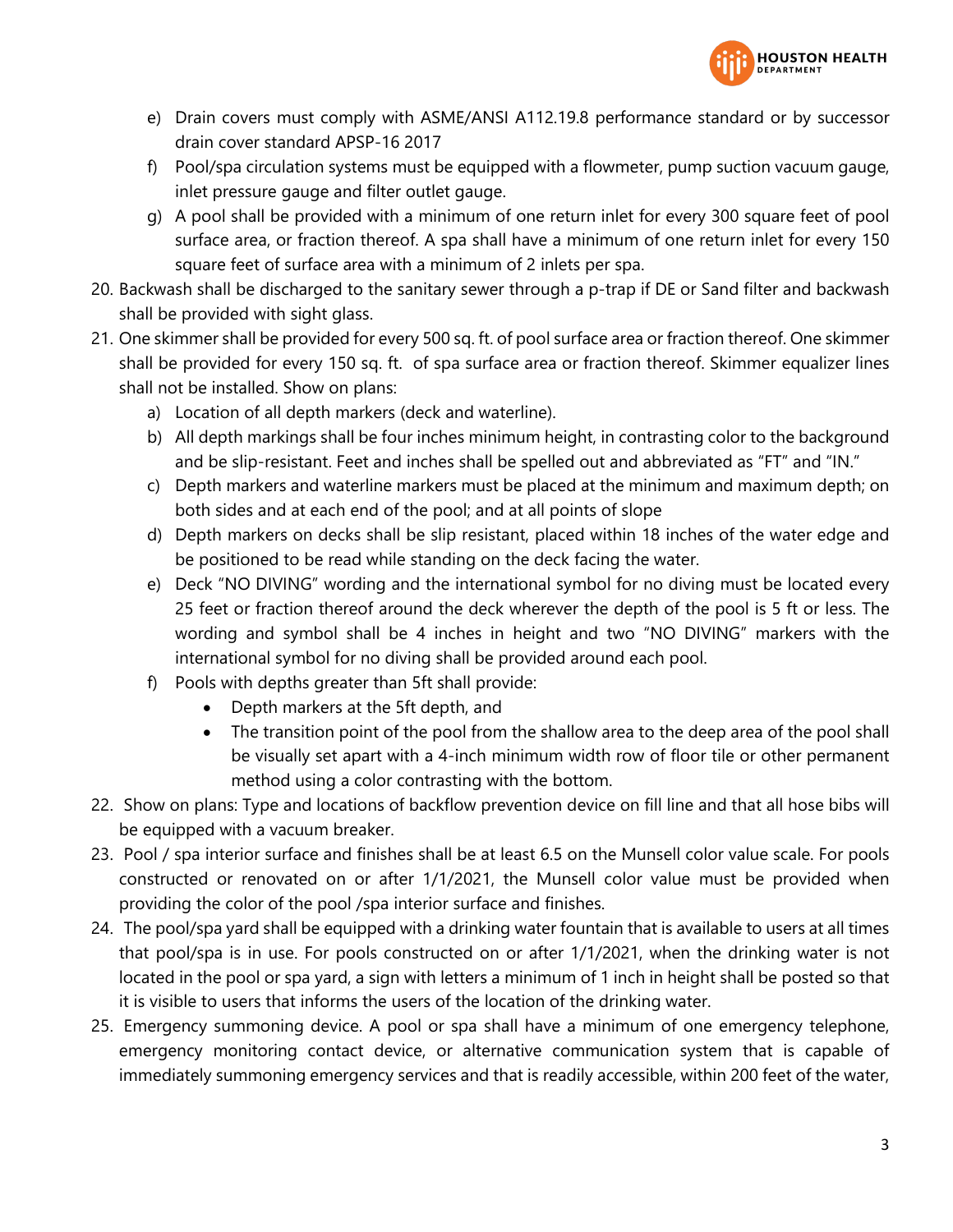

and is functioning at all times the pool or spa is open for use Phone location must comply with 265. 265.201(m).

- 26. A sign shall be posted above the emergency summoning device, whether it is a phone, emergency monitoring device, or alternative communication device with the precise location of the pool or spa such as an address, building number, GPS location, or other location identifying information in letters a minimum of 1-inch in height.
- 27. There must be at least 2 entry/exits in every pool- one in the shallow end and one in the deep end.
- 28. Show on plans: Pool/spa shall be equipped with a device capable of providing a continuous fee of disinfecting agent whose residual can easily be measured in the field.
- 29. Pool equipment must be at least 10 feet away from inside wall of pool/spa.
- 30. All underwater steps and benches must have 2x2 inch toe tile or 2-inch wide stripe on the leading edge in a contrasting color to the white or light colored plaster and must be slip resistant.
- 31. Steps shall have:
	- a) A minimum unobstructed horizontal depth (i.e., horizontal run) of 10 inches and a minimum width of 24 inches
	- b) Risers for steps shall have maximum uniform height of 12 inches, with the bottom rise height allowed to taper to zero
- 32. Underwater benches shall:
	- a) Have an unobstructed seating surface a minimum of 10 inches in depth and not less than 24 inches in width, at a depth not greater than 20 inches below the design water level
	- b) Not be used as the required entry/exit access unless they are in conjunction with pool steps
	- c) Be visually set apart with a permanent solid or broken stripe 2-inches wide on the top surface along the leading edge of the bench and in a contrasting color to the surface which it is applied
	- d) Have a slip-resistant surface
- 33. Floor slopes:
	- a) The slope of the floor in water less than 5 feet shall not exceed 1 foot in 10 feet to the point of the first slope change
	- b) The point of the first slope change shall be defined as the point at which the floor slope exceeds 1 foot in 10.
	- c) The slope of the floor in water five feet deep or more shall not exceed 1 foot in 3 feet.
- 34. Any area of a pool or spa, excluding steps and ramps, that is less than 3 feet in depth shall be visually set apart from deeper areas of the pool by a minimum 4-inch wide tile band, painted line, or similar means of contrasting color across the floor
- 35. Zero-depth entries shall:
	- a) The slope of beach entries used as a pool entry shall not exceed 1:12.
	- b) Where benches are used in conjunction with beach entries, the vertical riser height shall not exceed 12 inches.
	- c) Where steps are used in conjunction with beach entries, the steps must comply with 265.187(k).
	- d) Trench drains shall be used along beach entries at the waterline to facilitate surface skimming and may be flat or follow the slope of the entry.
- 36. Lighting for pools and spas shall comply with the following: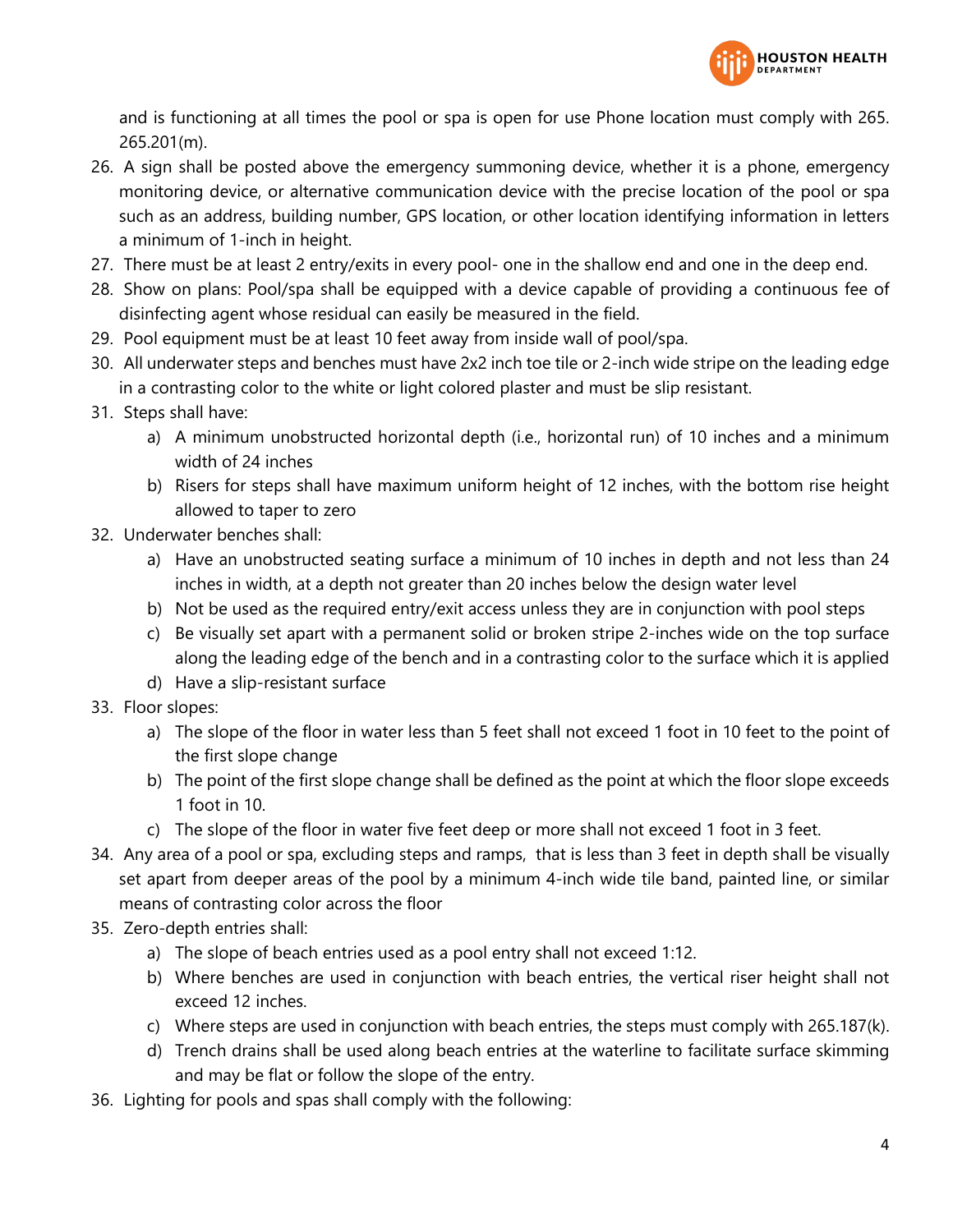

- a) Lighting shall be listed and labeled and shall be installed in accordance with NFPA 70 and the current NEC.
- b) At outdoor pools, any combination of overhead and underwater lights shall measure not less than 10 horizontal foot-candles (10 lumens per square foot or 108 lux) at the pool water surface.
- c) At indoor pools, any combination of overhead and underwater lights shall measure not less than 30 horizontal foot-candles (30 lumens per square foot or 323 lux) at the pool surface.
- d) At the deck area, any combination of overhead and underwater lights shall measure not less than 10 horizontal foot-candles (10 lumbers per square foot or 108 lux) at the walking surface of the deck.
- e) Underwater lighting shall provide not less than 8 horizontal foot-candles (8 lumens per square foot or 86 lux) at the pool water surface area.
- f) Where fixtures and lamps are rated in watts, not less than a total wattage of  $\frac{1}{2}$  watt/ft<sup>2</sup> of pool water surface for incandescent underwater lighting is required.
- g) Lighting shall be Provided to illuminate all areas of the pool and spa, including all suction outlets on the bottom of the pool or spa such that the suction outlets shall be visible and that the pool water is transparent and free from cloudiness.
- h) Illumination shall be sufficient to enable a lifeguard or other persons standing on the deck or sitting on a lifeguard stand adjacent to the pool edge to determine if a pool user is lying on the bottom of the pool or spa.
- i) All suction outlets are to be visible from the edge of the deck at all times when artificial lighting is illuminated.
- j) Where outdoor pools and spas are open for use from 30 minutes before sunset to 30 minutes after sunrise, or during periods of low illumination, underwater lighting may be excluded where:
	- maintained illumination surface lighting levels are a minimum of 15 horizontal footcandles (15 lumens per square foot or 161 lux); and
	- all portions of the pool including the bottom and suction outlets are readily visible without glare.
- k) Pools, spas, and pool yards that operate during periods of low illumination shall be provided with emergency lighting that will automatically turn on to permit evacuation of the pool and securing of the area in the event of power failure.
- l) Emergency lighting shall be arranged to provide initial illumination that is not less than 0.1 footcandle (0.1 lumen or 1 lux) at any point on the water surface at any point on the walking surface of the deck, and not less than an average of 1 foot-candle (0.1 lumen or 1 lux).
- m) A maximum-to-minimum illumination uniformity ratio of 40 to 1 shall not be exceeded.
- n) Where security lighting is provided, it shall be sufficient to illuminate the pool at all time during periods of low illumination or when the pool or spa is close. Security lighting may be overhead light, underwater, or combination of both.
- 37. Additional spa requirements (see Section 265.208):
	- a) Maximum water depth shall be 4 feet from the design waterline, Maximum water depth for exercise spa shall not exceed 6 feet and 6 inches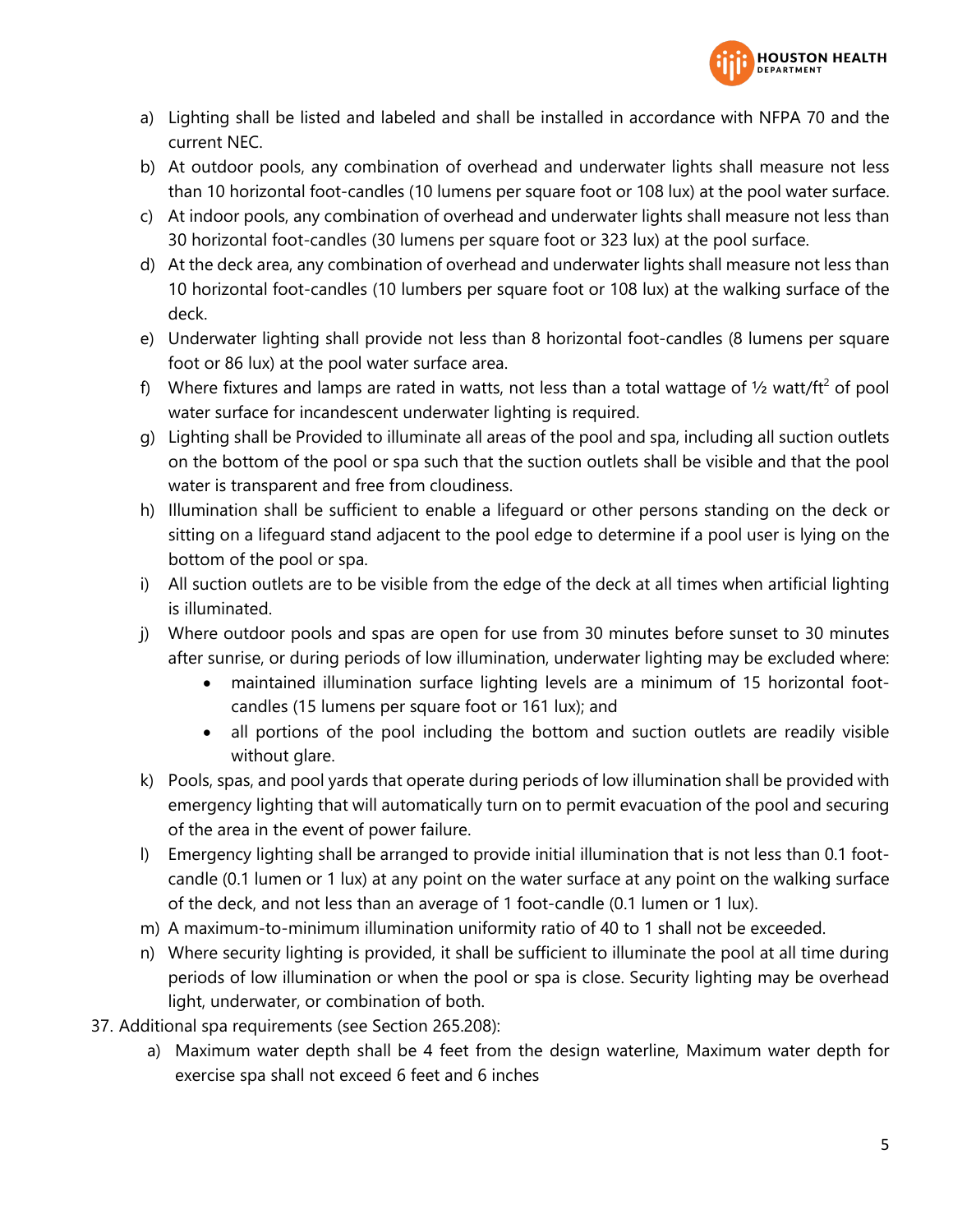

- b) Maximum water depth of multi-level seating shall be 28 inches, measured from the design waterline,
- c) A pump shutoff switch shall be provided to disconnect power to circulation and jet system pumps and air blowers in a spa
	- Switch must be clearly labeled as "EMERGENCY SPA SHUTOFF" in minimum 2 inch letter size;
	- Located within sight of the spa, or there shall be assign visible from the spa, in letters at least 1 inch tall, stating the location of the emergency shutoff switch;
	- Readily accessible shutoff switch;
	- Emergency switch must be accessible to users, located within sight of the spa and no closer than 5 feet, but not greater than 10 feet from the inside walls of the spa
- d) if an air blower or other means of introducing air is provided, a manually operated timer switch located as to require the exiting of the spa to reset shall be provided. Such a timer shall operate the spa blower and booster pump and shall automatically shut the blower and booster pump off in 15 minutes or when manually switched to the off position.
- e) minimum of 2 deck depth marker per spa
- f) A break-resistant thermometer (plus or minus 1 degree Fahrenheit tolerance) that is designed for use in a spa environment shall be available for patrons and staff to monitor spa temperature.
- 38. Fire glass is prohibited where fire pits are installed in the pool / spa yard. Refer to signage in 265.201(j)(5)—Glass items are not allowed in the pool yard.
- 39. Landscaping 265.185(g) -- Landscaping. Loose plant material or bedding, including planters, shall not be permitted on pool or spa decks constructed on or after the effective date of this subchapter.

**Note:** Plan review fees are subject to change for aquatic structures. Plans are reviewed weekly and if you have any questions regarding commercial reviews please call (832) 393-5089. For additional information regarding online plan submittal, please visit the website at: www.houstonpermittingcenter.org/our-services/eservices.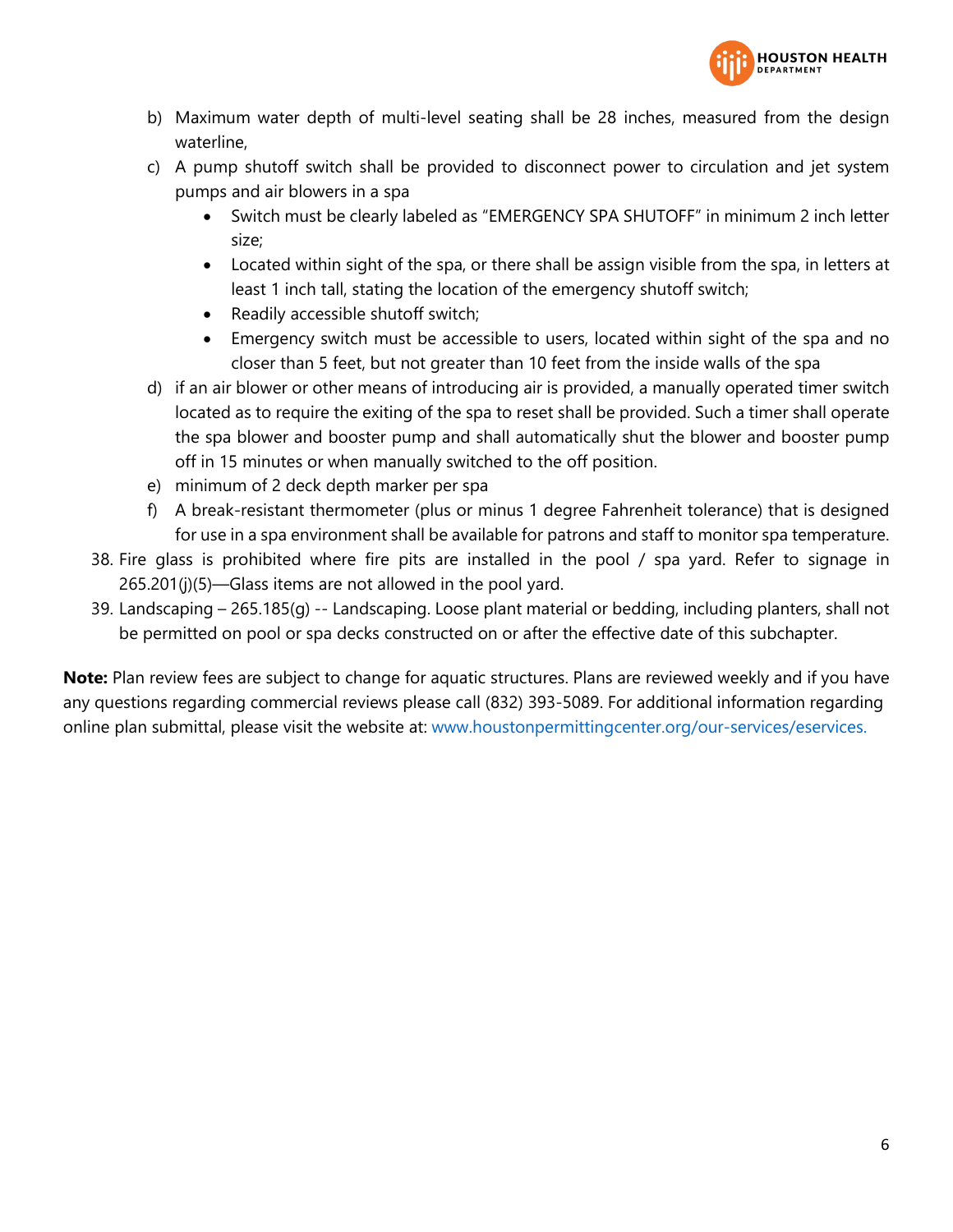

# **Reference Pages**

### **Figure: 25 TAC §265.190(c)(1)**

## **TURNOVER TIMES FOR POOLS AND SPAS**

| <b>CATEGORY</b>                                                                  | <b>MAXIMUM TURNOVER RATE</b>                                                                   |
|----------------------------------------------------------------------------------|------------------------------------------------------------------------------------------------|
| Class A, B and C pools                                                           | Turnover rate is equal to 1.5 times the average<br>depth of pool in feet not to exceed 6 hours |
| <b>Wading Pools</b>                                                              | 1 Hour                                                                                         |
| Activity Pools with 24 inches or less<br>water depth                             | 1 Hour                                                                                         |
| Activity Pools with water depths more<br>than 24 inches                          | 2 Hours                                                                                        |
| Runout Slide, Plunge Pool, Catch Pool                                            | 1 Hour                                                                                         |
| Leisure Rivers                                                                   | 2 Hours                                                                                        |
| <b>Vortex Pools</b>                                                              | 1 Hour                                                                                         |
| Surf Pools, Wave Action Pools with<br>less than 20,000 sq. ft. pool surface area | 2 Hours or as per Licensed Engineer                                                            |
| Spas                                                                             | 30 minutes                                                                                     |

### **Figure 25 TAC §265.184(d)(2)**

## **RESERVOIRS AND SHELLS**

| <b>MATERIAL</b>                              | <b>STANDARD</b>       |
|----------------------------------------------|-----------------------|
| Fiberglass reinforced plastic                | <b>IAPMO Z124.7</b>   |
| Stainless steel (Types 316, 316L, 304, 304L) | ASTM A240             |
| Tile                                         | ANSI A108/A118/A136.1 |
| Vinyl                                        | <b>ASTM D1953</b>     |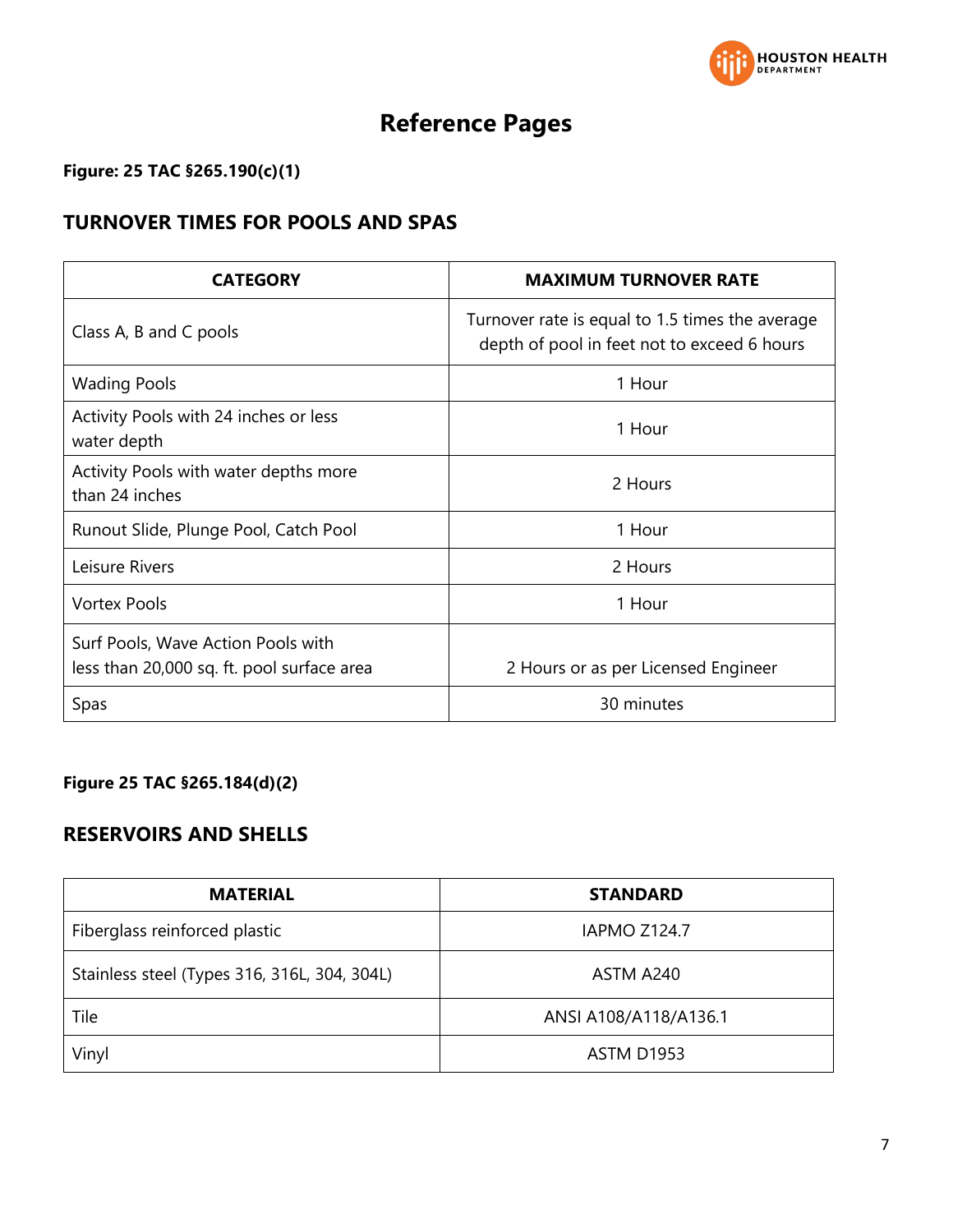

#### **Figure: 25 TAC §265.187(b)**

## **ENTRY AND EXITS LOCATIONS FOR SPECIFIC POOLS**

| <b>CLASS OF POOL</b>                               | <b>ENTRY AND EXIT LOCATIONS</b>                                                                          |
|----------------------------------------------------|----------------------------------------------------------------------------------------------------------|
| Wave Pool                                          | Entry at beach end only; exit at beach end, sides or<br>end wall.                                        |
| <b>Activity Pool</b>                               | Entry and exit determined by licensed engineer                                                           |
| <b>Catch Pools</b>                                 | Entry prohibited from deck areas; exit by ladders,<br>steps, or ramps as determined by licensed engineer |
| Leisure River                                      | Entry and exit determined by licensed engineer                                                           |
| <b>Vortex Pool</b>                                 | Entry and exit determined by licensed engineer                                                           |
| Pool with Interactive<br>Water Feature or Fountain | Entry and exit determined by licensed engineer                                                           |
| Surf Pool                                          | Entry and exit determined by licensed engineer                                                           |

## **Figure: 25 TAC §265.184(n)(2)**

## **CONSTRUCTION TOLERANCE**

| <b>DESIGN ASPECT</b>                                               | <b>CONSTRUCTION TOLERANCE</b> |
|--------------------------------------------------------------------|-------------------------------|
| Depth-deep area, including diving area                             | $±$ 3 inches                  |
| Depth - shallow area                                               | $±$ 2 inches                  |
| Length - overall                                                   | $±3$ inches                   |
| Step treads and risers                                             | $± 1/2$ inch                  |
| <b>Wall Slopes</b>                                                 | $± 3$ degrees                 |
| Waterline – pools with adjustable weir skimmers                    | $± 1/4$ inch                  |
| Waterline – pools with nonadjustable skimming<br>systems (gutters) | $± 1/8$ inch                  |
| Width - overall                                                    | $± 3$ inches                  |
| All dimensions not otherwise specified                             | $\pm$ 2 inches                |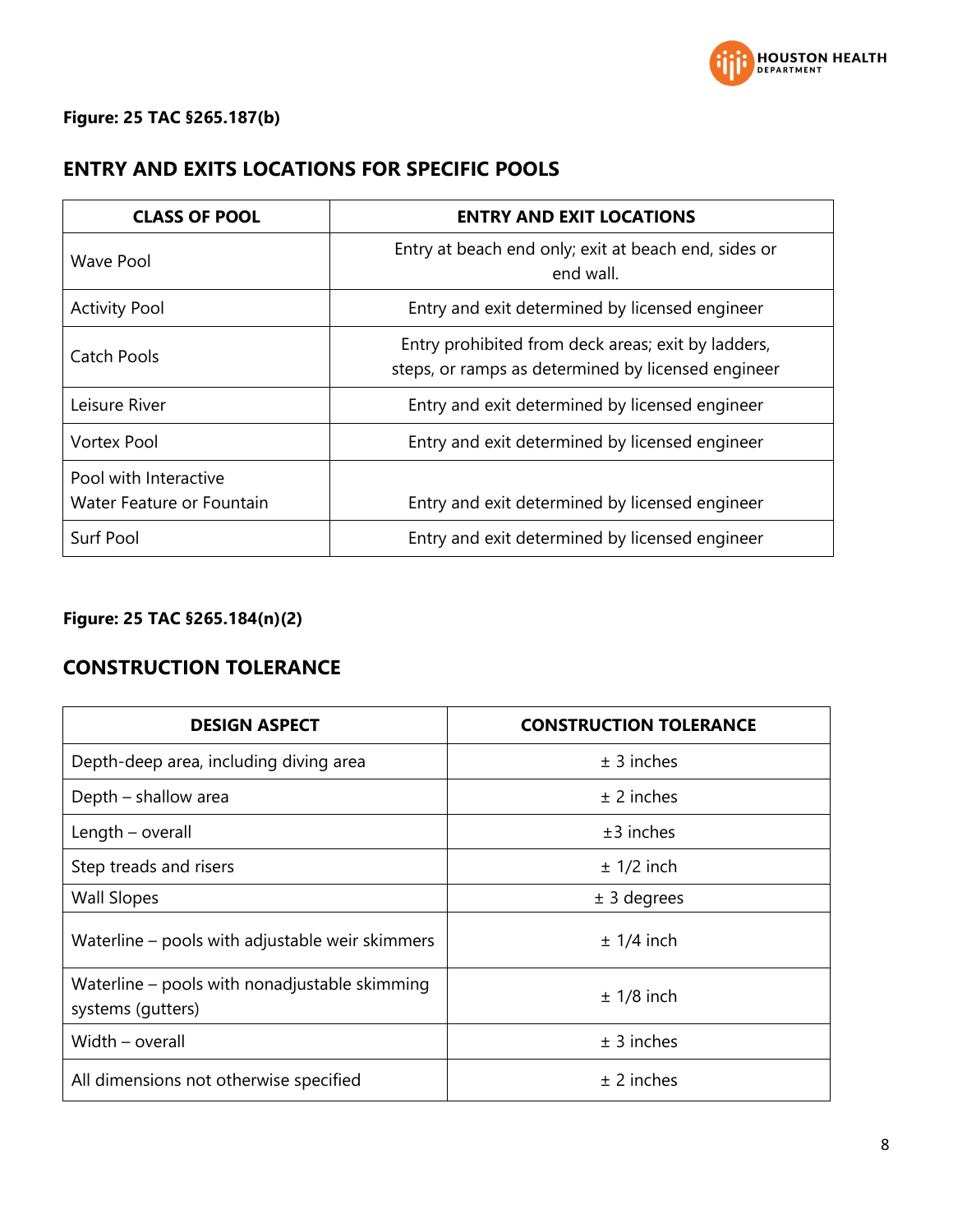

## **Figure 25 TAC §265.201(j)(5)**

## **POOL SIGNAGE REQUIREMENTS**

| <b>REQUIRED POOL SIGNS</b>                                                                                                                      | <b>LETTER AND SYMBOL SIZE</b> |
|-------------------------------------------------------------------------------------------------------------------------------------------------|-------------------------------|
| "WARNING-NO LIFEGUARD ON DUTY" (Where no<br>lifeguard required or provided.)                                                                    | 4 inches                      |
| "NO DIVING" and International no diving symbol<br>(Where no lifeguard required or provided.)                                                    | 4 inches                      |
| "IN CASE OF EMERGENCY, DIAL 911"                                                                                                                | 4 inches                      |
| Precise Location of the Pool on or with the<br>Emergency Phone (address, or directions, or GPS<br>location, or building number, as appropriate) | Minimum 1-inch                |
| Hours of Operation                                                                                                                              | Minimum 1-inch                |
| Directions to and Location of Emergency Phone if<br>Phone Not Visible in Pool Yard                                                              | Minimum 2-inches              |
| Maximum User Load Limit                                                                                                                         | Minimum 2-inches              |
| "PETS IN THE POOL ARE PROHIBITED"                                                                                                               | Minimum 2-inches              |
| "DO NOT SWIM IF YOU HAVE BEEN ILL WITH<br>DIARRHEA WITHIN THE PAST 2 WEEKS"                                                                     | Minimum 2-inches              |
| "CHANGING DIAPERS WITHIN 6 FEET OF THE POOL<br><b>IS PROHIBITED"</b>                                                                            | Minimum 2-inches              |
| "GLASS ITEMS NOT ALLOWED IN THE POOL<br>YARD"                                                                                                   | Minimum 2-inches              |
| "PERSONS UNDER THE AGE OF 14 MUST NOT BE IN<br>THE POOL WITHOUT ADULT SUPERVISION"                                                              | Minimum 2-inches              |
| "EXTENDED BREATH HOLDING ACTIVITIES<br>ARE DANGEROUS AND PROHIBITED"                                                                            | Minimum 2-inches              |